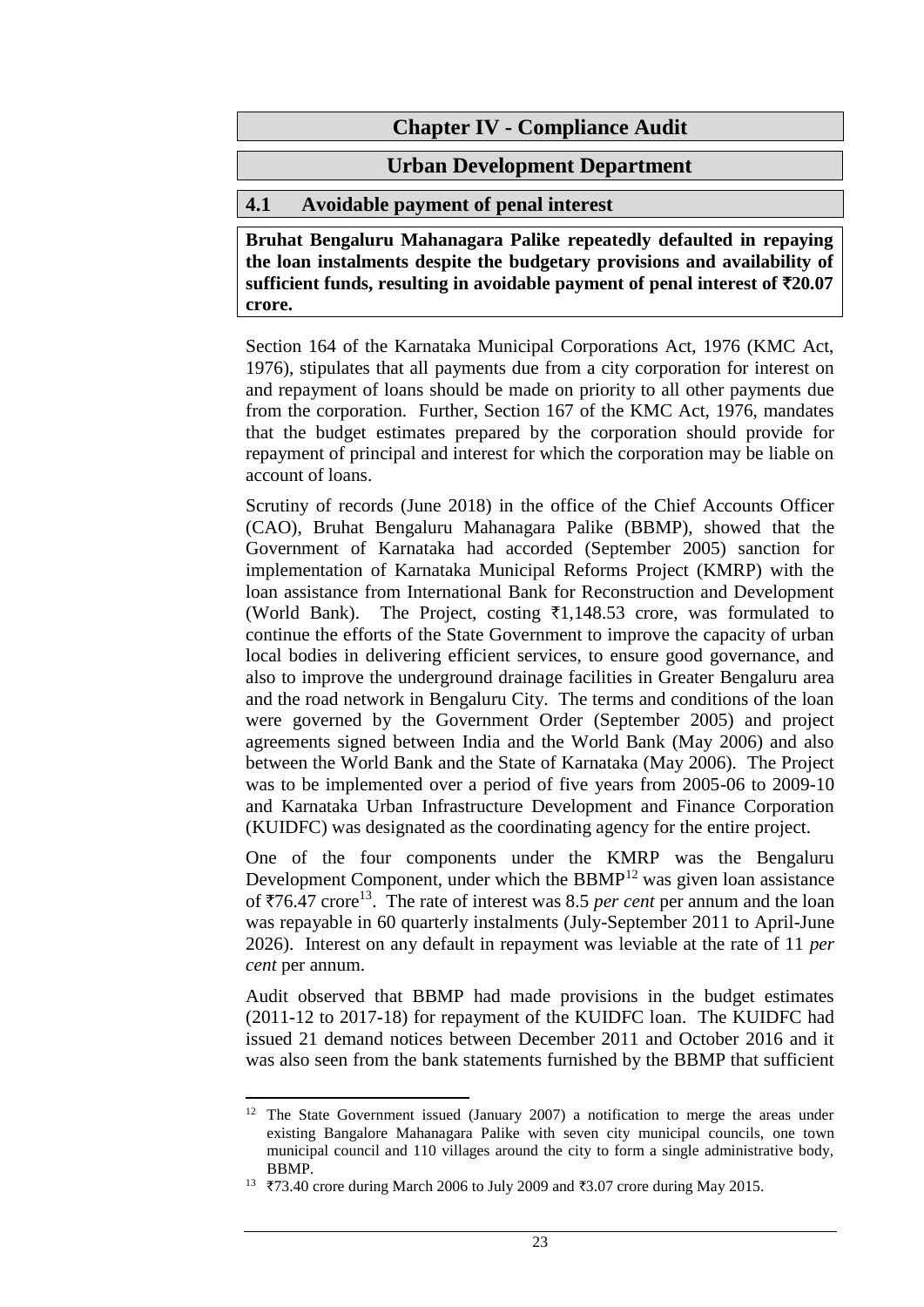funds were available in its bank account during this period. Despite this, the BBMP repeatedly defaulted in making payment of quarterly dues to the KUIDFC and did not pay any amount till the quarter ended September 2016. The first payment of  $\overline{53.86}$  crore was made during November 2016 and default in payment continued up to the quarter ended March 2017. Consequently, through demand notices between December 2011 and March 2017, KUIDFC made a claim of  $\bar{\tau}$ 20.07 crore as penal interest for delayed payments. There was no delay in payment of dues for the subsequent four quarters (April-June 2017 to January-March 2018). As of March 2018, BBMP had paid  $\bar{\tau}$ 109.44 crore to KUIDFC which included penal interest of  $\overline{\tau}20.07$  crore (detailed in **Appendix 4.1**).

Thus, failure of BBMP in timely repayment of loan dues despite the budgetary provisions and availability of sufficient funds resulted in avoidable payment of penal interest of  $\text{\textsterling}20.07$  crore to KUIDFC.

The State Government accepted (November 2018) the audit observation regarding non-payment of quarterly dues till the quarter ended September 2016. The reply did not explain the reasons/constraints faced for non-payment of dues despite the availability of funds. The State Government needs to fix the accountability on the officials concerned for the financial burden of  $\overline{520.07}$ crore.

## **4.2 Loss of revenue due to incorrect assessment of property tax**

**Joint Commissioner, Bommanahalli Zone, Bruhat Bengaluru Mahanagara Palike wrongly assessed corridor/service area of a building at a lower rate. He also did not consider the date of occupancy certificate for levying property tax. These resulted in short assessment of tax and consequent loss of revenue of** `**6.72 crore.**

Section 108-A of the Karnataka Municipal Corporations Act, 1976 (KMC Act, 1976) provides for levy and collection of property tax on all buildings and vacant land coming under the jurisdiction of Bruhat Bengaluru Mahanagara Palike (BBMP). The State Government notified (January 2009) BBMP Property Tax Rules, 2009 to introduce self-assessment of property tax under Unit Area Value system. Different rates were determined for different areas or streets by classifying them into zones, nature of use to which the vacant land or building is being put, and for different classes of buildings and vacant lands. For this purpose, the jurisdictional area of BBMP was classified into six value zones (A, B, C, D, E and F) and properties were grouped into 18 categories (5 residential and 13 non-residential). The rate (2008-16) of property tax for non-residential buildings with central air conditioning facility (Category VIII) in 'C' Zone was  $\overline{\tau}$ 12 per square feet (sq ft) and the rate for parking area was  $\bar{\tau}$ 6 per sq ft. Multiplex theatres were classified under Category XI (ii) and the rate of tax was  $\overline{z}20$  per sq ft (for all the six zones).

Section 147 read with Taxation Rules (Schedule III) of KMC, Act, 1976, empowers the Commissioner, BBMP or the authorised officer to revise the property tax on the basis of inspection made and information collected, and after holding such enquiry as he considers necessary. In case of short payment of property tax, the assessee is liable to pay the evaded tax along with a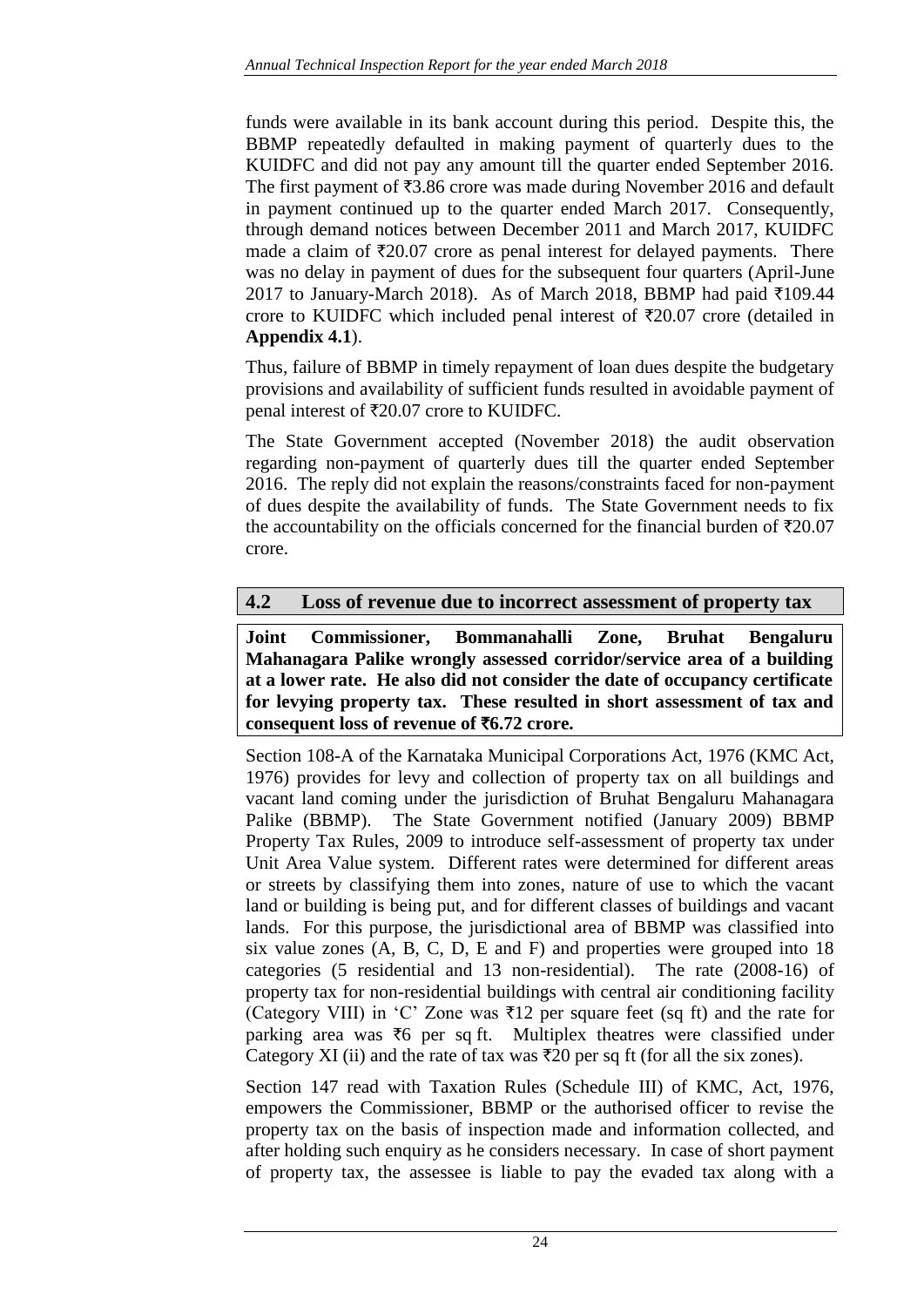penalty equal to two times the difference of tax, and interest at two *per cent* per month on the tax evaded. The Rules also provided for detailed scrutiny of cases up to 10 *per cent*.

Test-check of records (March 2018) in the office of Assistant Revenue Officer (ARO), Arakere Sub-division, Bommanahalli Zone, BBMP, showed that the ARO, Arakere scrutinised 18 out of 50,173 cases (0.04 *per cent*) during the years 2016-17 and 2017-18. Audit test-checked 8 of these 18 cases and observed that the revised assessment (March 2017) in case of a commercial building (Royal Meenakshi Mall, Bannerghatta Road) was not in accordance with the relevant provision as it wrongly assessed the corridor/service area of 81,885 sq ft at  $\overline{6}$  per sq ft. This resulted in short assessment of property tax and loss of revenue of  $\text{\textsterling}6.72$  crore, as detailed below:

1) BBMP specified that in case a building was completed after 1<sup>st</sup> October of any year, property tax on the constructed building was payable for the second half of the year. In respect of a building completed prior to  $1<sup>st</sup>$ October, property tax was to be paid for the full year. Till completion of the building, the property tax was payable at the rate applicable for vacant site.

Scrutiny showed that the Joint Director of Town Planning, BBMP, had issued the occupancy certificate for Royal Meenakshi Mall, Bannerghatta Road, in 'C' Zone during December 2010. As per the occupancy certificate, the total built-up area of the building was 6,67,630 sq ft. This comprised central air conditioning area (3,14,942 sq ft including terrace area under Category VIII), seven multiplex theatres on fifth to seventh floors (1,33,344 sq ft under Category XI (ii)) and parking area of 2,19,344 sq ft.

As the occupancy certificate was issued during December 2010, property tax of  $\bar{\tau}1.17$  crore on the constructed building was payable for the second half of the year 2010-11. It was, however, seen that the assessee had paid (April 2010) property tax of  $\bar{\tau}$ 0.68 lakh for the land component only for the full year 2010-11 and the JC, Bommanahalli revised it to  $\overline{60.88}$ lakh. This resulted in non-payment of property tax of  $\bar{\tau}1.16$  crore on the constructed building which was completed during December 2010 (detailed in **Appendix 4.2**).

2) BBMP property tax rules also stipulated that the entire built-up area of the building having central air conditioning (Category VIII) or multiplex theatre (Category XI (ii)) should be computed to tax at the applicable rates and there was no provision for computation of service area at half the rate as applicable for other six  $14$  categories of non-residential property.

Audit, however, observed that the JC, Bommanahalli Zone, had computed 2,732 sq ft of service area having central air conditioning facility and corridor area, measuring 79,153 sq ft, on fifth to seventh

 $14$ (1) Hotels/restaurants - Category IX; (2) Star Hotels - Category X; (3) Cinema Theatres -Category XI(i); (4) Private Hospitals and Nursing Homes - Category XII; (5) Community Halls, *Kalyana Mantapa*, *etc*. - Category XIII; and (6) Industrial Buildings - Category XIV.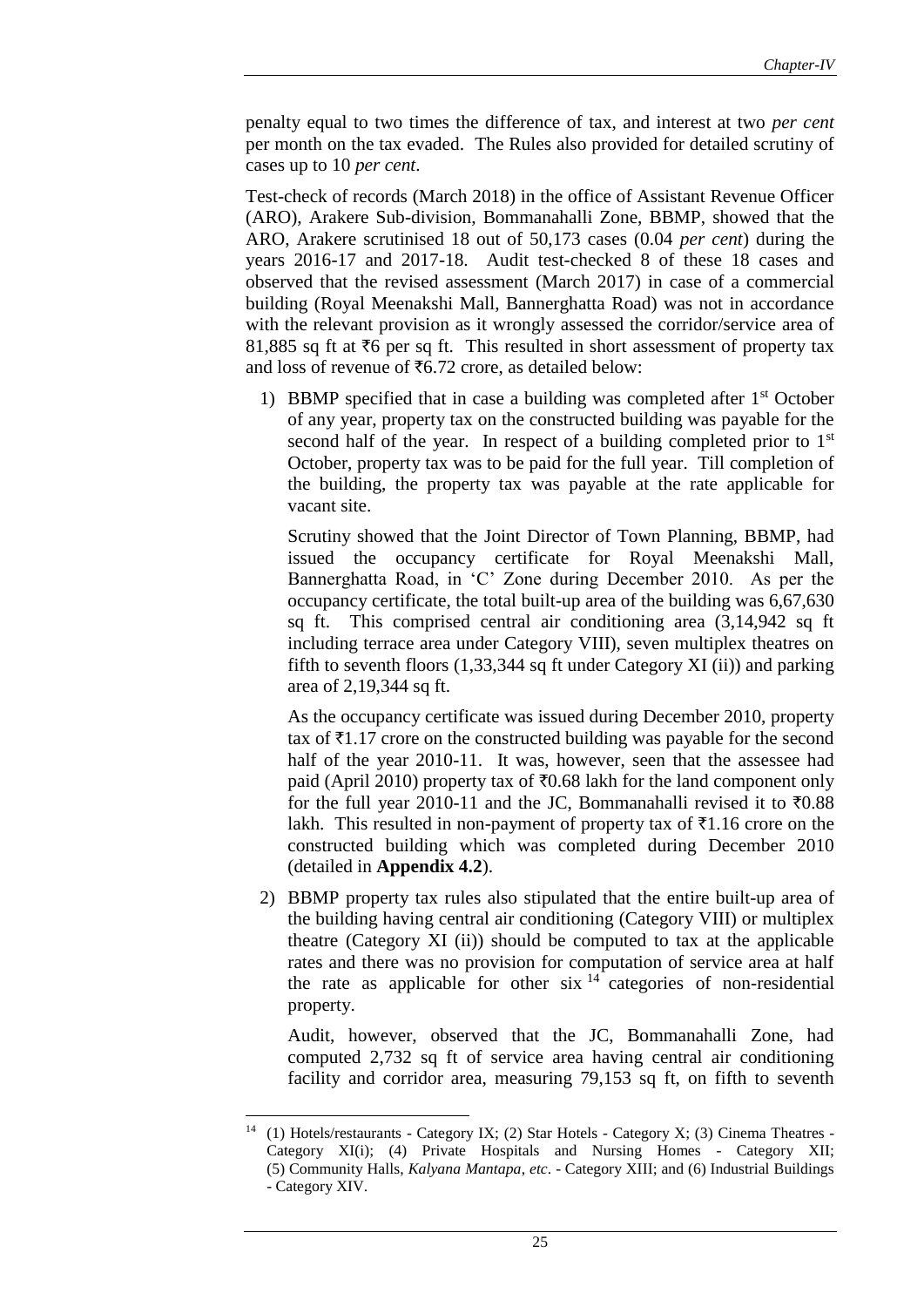floors (multiplex theatre area) to tax at the rate of  $\bar{\tau}6$  per sq ft whereas the applicable rates were  $\bar{\tau}$ 12 per sq ft and  $\bar{\tau}$ 20 per sq ft respectively. The assessment of corridor/service area of 81,885 sq ft (2,732 sq ft + 79,153 sq ft) at a lower rate was contrary to the BBMP property tax rules and hence, resulted in short assessment of tax and consequent loss of revenue of  $\overline{55.56}$  crore during the period 2011-12 to 2017-18 (detailed in **Appendix 4.2**.

As this is an illustrative case, BBMP should look into this aspect for other land and buildings also to preclude any further likelihood of loss of revenue.

The State Government stated (November 2018) that the date of the occupancy certificate was not considered for levy of property tax as permissions from Bengaluru Water Supply and Sewerage Board (BWSSB) and Bengaluru Electricity Supply Company Limited (BESCOM) were obtained subsequently (January 2011 and July 2011 respectively). It also stated that the corridor area of 81,885 sq ft was computed to tax at the rate of  $\overline{6}$  per sq ft as it was not let out on rent and there was no commercial activity in this area. It further stated that the area of the multiplex as per the rental agreement was 34,283 sq ft and BBMP considered an area of 56,020 sq ft while calculating the property tax for the multiplex. The reply is not admissible for the following reasons:

- (a) the date of completion of the building (i.e. date of occupancy certificate) is to be considered for levying property tax on the constructed building;
- (b) there is no provision in property tax rules for computation of the corridor area at half the rate in respect of multiplex theatres and buildings with central air conditioning facility. Further, the contention that the corridor area was not let out on rent is irrelevant as this would also not change the fact that the building was centrally air-conditioned; and
- (c) there was no consistency in BBMP's records regarding built-up area of the building. As per the occupancy certificate (December 2010) and noting of the Joint Director of Town Planning, BBMP (March 2017), the fifth, sixth and seventh floors with a total built-up area of 1,33,344 sq ft had seven multiplex theatres.

## **4.3 Loss of revenue**

**Fraudulent issue of trade licences and manipulation of Online Trade Licence System with fictitious instrument numbers at the office of the Medical Officer, Health, BBMP, Bommanahalli resulted in revenue loss of** `**3.75 crore. Further, the Medical Officer failed to comply with the codal provisions by not remitting 354 bankers' cheques/demand drafts worth** `**22.44 lakh to the bank account.**

Article 4 (a) Chapter II of General Principles and Rules of the Karnataka Financial Code, 1958 stipulates that all transactions to which any Government servant in his official capacity is a party must, without any reservation, be brought to account, and all moneys received should be paid in full without undue delay in any case within two days, into a Government treasury, to be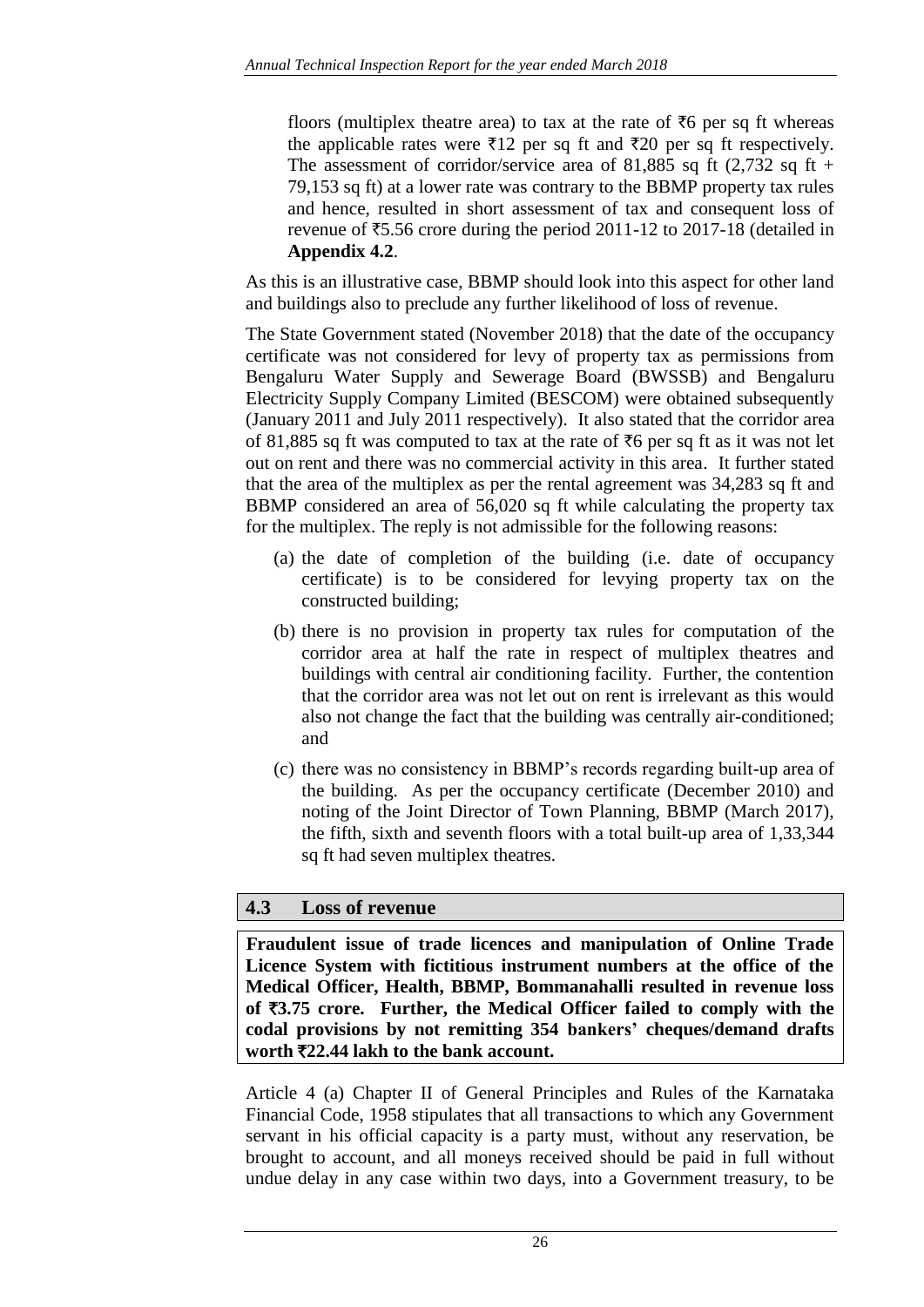credited to the appropriate account. If in exceptional circumstances, the time limit of two days cannot be observed, the Heads of Departments should by specific order, extend the said time limit up to seven days. Unless the time limit is so extended by a specific order, by the Head of Department, the time limit of two days will operate. Further, in accordance with article 4(b)(ii), all cheques and drafts should be treated as cash and entered in the Cash book like other cash transactions.

Bruhat Bengaluru Mahanagara Palike (BBMP) issues trade licences on receipt of the requisite fees along with the applications. The trader collects the New/Renewal Trade Licence Certificate from the respective Medical Health Office and trade licence fee is deposited in the bank accounts<sup>15</sup> exclusively opened for the purpose.

Audit scrutiny of records (March 2018) of the Medical Officer, Health (MOH), Bommanahalli and Bengaluru (South), (BBMP) for the period up to 2016-17, revealed that 34 bankers' cheques/demand drafts (instruments) amounting to  $\bar{\tau}$ 1.77 lakh were not traceable to the bank accounts for the testchecked months (April 2014 and October 2015). Audit, therefore, obtained (July 2018) the data dump of the online trade licence system from the Information Technology (IT) Wing of the BBMP. The IT Advisor, BBMP certified (July 2018) that the data dump is complete, consistent and contained the entire data, and there was no erasure, tampering or over writing of original data. Audit also obtained the bank pass sheets from IDBI Bank and Canara Bank (October 2018) for verifying the remittance of trade licence fees.

As per the data dump, MOH, Bommanahalli and Bengaluru (South) had issued 10,598 trade licences during 2014-15 to 2017-18 by exhibiting a collection of  $\overline{\xi}$ 13.03 crore. Analysis of the data showed that in respect of 525 trade licences, the instrument number was left blank. As a result, Audit could not vouchsafe the remittance of these instruments, amounting to  $\overline{z}27.81$  lakh, to the bank accounts. Further analysis of the data showed that:

- i) 881 trade licences were issued by entering the same instrument number two or more times (up to 45 times in one case) and exhibiting a collection of  $\overline{598.17}$  lakh. Out of this, only an amount of ₹39.72 lakh pertaining to 270 trade licences could be traced and the balance of  $\overline{58.45}$  lakh in respect of 611 trade licences could not be traced to the bank accounts. Details are given in **Appendix 4.3**.
- ii) An amount of  $\overline{3}3.17$  crore pertaining to 2,071 instruments, that were not repeated, was also not traced to the bank accounts.

To substantiate the observation, audit ascertained (September 2018) the genuineness of these instruments from the respective banks. Two banks (State Bank of India, Padmanabhanagar Branch and Canara Bank, KR Puram) confirmed (September and October 2018) that

 $\overline{a}$ <sup>15</sup> IDBI Bank A/c No. 0008104000436250 (closed on 15.03.2016) and Canara Bank A/c No.11 (opened on 9.10.2015).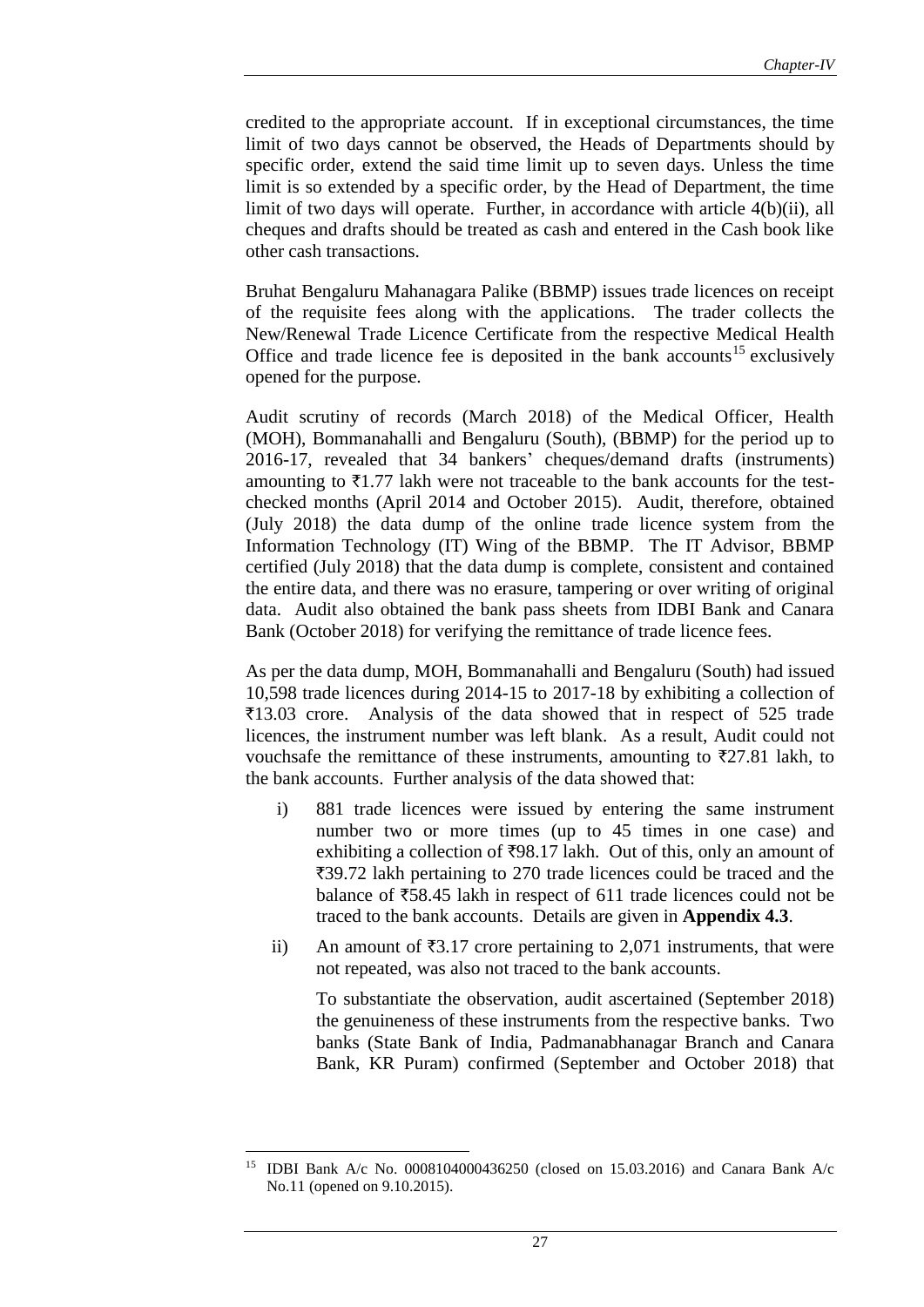none of the  $451$  instruments<sup>16</sup> were issued by them. The responses from the other banks were awaited (July 2019).

Thus, out of 10,073 verifiable cases, audit could not trace 2,682 instruments involving an amount of  $\overline{3}3.75$  crore<sup>17</sup> to the bank accounts. It is evident from the above that the MOH, Bommanahalli and Bengaluru (South) had entered fictitious instrument numbers for issuing the trade licences. This not only facilitated embezzlement of money but also led to loss of revenue of  $\overline{53.75}$ crore.

Audit also noticed that 354 instruments amounting to  $\overline{\tau}22.44$  lakh obtained towards trade licence fee for the period from 2008-09 to 2016-17 were not remitted to the bank accounts and were lying with MOH, Bommanahalli and Bengaluru (South) as of September 2018. The MOH did not furnish any reason for not remitting the instruments to the bank accounts. Unauthorised retention of instruments contravened the codal provisions and resulted in a probable loss of interest income of  $\overline{3}3.81$  lakh<sup>18</sup>. The possibility of further loss of revenue of  $\overline{22.44}$  lakh could not be ruled out if the MOH, Bommanahalli and Bengaluru (South) fails to get the 354 instruments revalidated and credited to bank account. The MOH, Bommanahalli and Bengaluru (South) had not maintained the cash book, remittance register and other subsidiary registers to record the receipt of the instruments and remittance of the same to the bank accounts. In the absence of these basic records, the office had not ensured that the amount shown as remitted in their records, had actually been credited to the bank accounts concerned.

Thus, non-maintenance of statutory records coupled with irregular retention of instruments and manipulation of entries led to embezzlement of money and consequent revenue loss of  $\overline{3.75}$  crore. These are only illustrative cases and the matter needs detailed investigation by the Government for fixing responsibility and taking appropriate corrective measures.

The State Government stated (November 2018) that necessary action was being taken to conduct departmental enquiry and initiate disciplinary action against the officials concerned and suitable reply would be furnished on completion of the enquiry.

BBMP stated (August 2019) that the officials concerned have been placed under suspension and the response of the officials were not accepted. It further stated a committee headed by the Special Commissioner (Finance) was being constituted to examine in detail the loss caused in the instant case and necessary action would be taken against the concerned as per law.

 $\overline{a}$ <sup>16</sup> Out of 2,682 instruments, audit furnished the list of 260 instruments pertaining to SBI, Padmanabhanagar Branch and list of 191 instruments pertaining to Canara Bank, KR Puram for confirmation.

 $17 \overline{58.45}$  lakh (611 cases) + ₹3.17 crore (2,071 cases).

<sup>18</sup> Calculated at savings bank rate of interest of four *per cent* on unremitted instruments.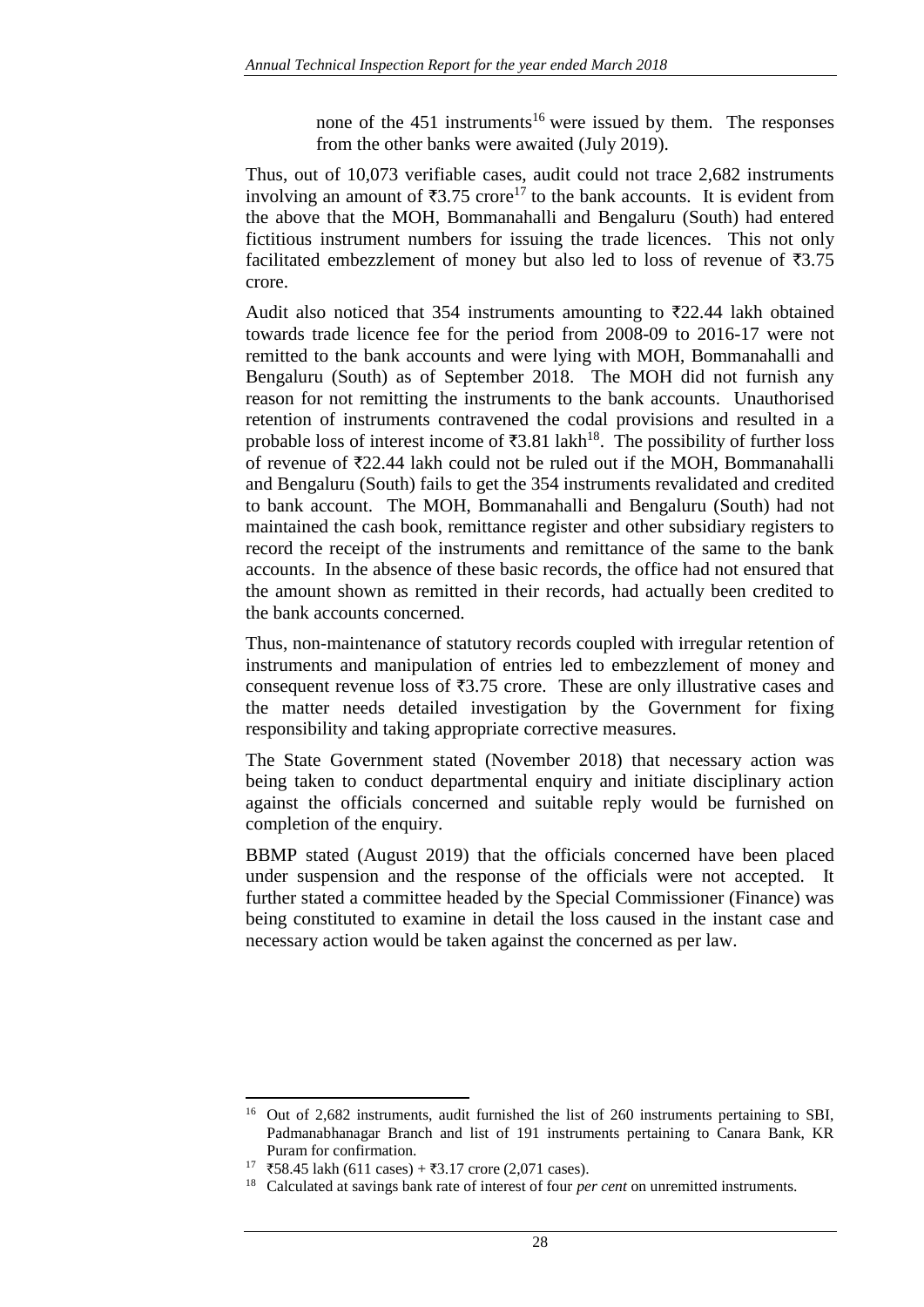### **4.4 Avoidable payment due to non-variation/alteration of contract demand and non-maintenance of power factor**

**City Corporation, Kalaburagi, City Municipal Council, Ramanagara and Town Municipal Councils, Harapanahalli, Karkala and Malavalli did not initiate action to get the contract demand altered in accordance with consumption and did not maintain power factor at the prescribed level resulting in avoidable payment of** `**94.93 lakh during 2015-16 to 2017-18.**

The Karnataka Electricity Reforms Act, 1999 and tariff for power supply effective during the period 2015-16 to 2017-18 stipulated that the billing demand for High Tension<sup>19</sup> (HT) lines would be the maximum demand recorded during the month or 75 *per cent* of the contract demand (CD), whichever was higher. If at any time the maximum demand recorded exceeds the CD or the opted demand or the entitled demand during the period of restrictions, the consumer shall pay for the quantum of excess demand at two times the normal rate per kilo volt amps (KVA) per month as deterrent charges as per Section 126(6) of the Electricity Act 2003. An HT consumer was entitled to get his CD increased or reduced according to his requirements, as per clause 34.01 and 34.02 of the 'Conditions of supply of electricity of the Distribution Licencees in the State of Karnataka'. Further, as per the Tariff Policy, HT consumers were to maintain an average power factor<sup>20</sup> (PF) of not less than 0.90. For this purpose, the HT consumers were required to install and maintain power capacitor (PF correction apparatus) of adequate capacity in their installations. If PF recorded was below 0.90 lag, a surcharge (penalty) of three paise per unit of power consumed was leviable for every reduction of PF by 0.01 below 0.90 lag.

Mention was made in Paragraph 4.6 of the Report of the Comptroller and Auditor General of India on Local Bodies for the year ended March 2017 (Report No. 9 of the year 2017) regarding failure of the City Corporation (CC), Shivamogga, in reducing the contract demand and maintaining the power factor at the prescribed level resulted in avoidable payment of  $\bar{z}46.32$ lakh. The Paragraph is yet to be discussed by the Committee on Local Bodies and Panchayat Raj Institutions (January 2019).

Scrutiny of electricity bills in five<sup>21</sup> ULBs for the period 2015-16 to 2017-18 and additional information (copies of bills and agreements, inspection note, *etc.*) furnished subsequently showed that such omissions persisted in other ULBs also. Audit observed that:

1. the contract demand was much higher compared to the actual monthly energy consumption and the average consumption ranged from

 $\overline{\phantom{a}}$ 

<sup>&</sup>lt;sup>19</sup> High Tension lines mean supply of electricity at voltage higher than 650 volts and up to 33,000 volts.

<sup>&</sup>lt;sup>20</sup> Power factor is the ratio of useful (real) power (KW) to total (apparent) power (KVA). It is a measure of how efficiently electric power is converted into useful work output.

<sup>21</sup> CC, Kalaburagi (February-March 2016); CMC, Ramanagara, (April-May 2017); TMC, Harapanahalli (July-August 2017); TMC, Karkala, (September 2017) and TMC, Malavalli (September 2017).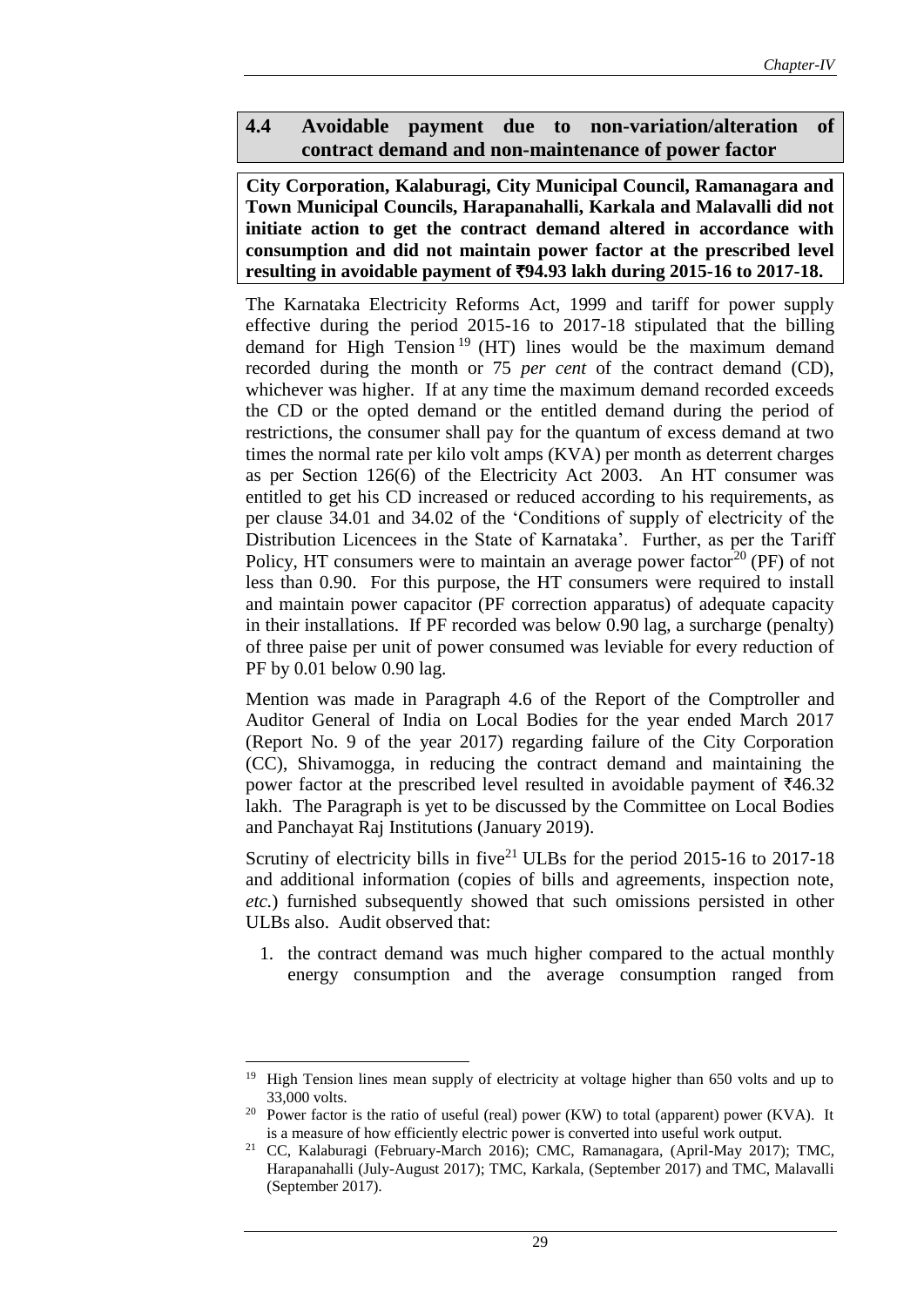0 *per cent* to 61 *per cent* of CD during the billing periods in respect of four<sup>22</sup> HT installations:

- 2. the consumption during the period April 2015 to February 2018 was Zero in respect of one HT installation in City Municipal Council (CMC), Ramanagara; and
- 3. the actual recorded demand exceeded the contract demand (CD) in one HT installation in Town Municipal Council (TMC), Harapanahalli.

As per the tariff schedule, the bills for the installations were raised at 75 *per cent* of the CD in respect of five installations and the bills were raised at two times the normal rate per KVA per month on the excess demand in respect of one installation of TMC, Harapanahalli. We observed that despite the availability of the enabling provision of increasing or reducing the CD, the ULBs did not initiate any action to get the CD altered in accordance with the consumption. This resulted in avoidable payment of  $\text{\texttt{41.63}}$  lakh towards cost of power not actually utilised/excess utilised as detailed in **Appendix 4.4**.

We also observed that Electricity Supply Companies had levied (2015-16 to 2017-18) PF surcharge aggregating  $\overline{5}$ 53.30 lakh in respect of 12<sup>23</sup> HT installations as the ULBs did not maintain PF at 0.90 as detailed in **Appendix 4.5**. This was because the power capacitors were not installed or the installed power capacitors had become dysfunctional and the ULBs did not take any action to repair them.

Thus, failure of the ULBs in initiating action to get the CD increased or reduced in accordance with consumption, and non-maintenance of power factor at the prescribed level of 0.90, resulted in excess payment of  $\overline{5}94.93$ lakh, which was avoidable.

The Commissioner, CC, Kalaburagi replied (March 2016) that letters had been addressed to Executive Engineer, O&M Division No.1, GESCOM for reducing and increasing the load against the actual consumption, and Karnataka Urban Water Supply and Drainage Board (KUWS&DB)<sup>24</sup> for change of capacitor to avoid PF penalty.

The Municipal Commissioner, CMC, Ramanagara stated (July 2018) that the maintenance of the HT installation was taken over by CMC from KUWS&DB since July 2017 and also furnished the photographic evidence for having installed the capacitor and the bill for the month of May 2018 reflecting improvement in power factor. The other three ULBs did not furnish any reply.

The State Government stated (November 2018) that directions were issued to the concerned/all the ULBs to reduce the CD appropriate with the load connected and improve PF of HT installations by connecting capacitor units of suitable capacity or adopting automatic power factor correction (APFC) panels to avoid penalties.

 $\overline{\phantom{a}}$ <sup>22</sup> SDBHT-2 and UDRHT-8 (CC, Kalaburagi); HT-73 (TMC, Karkala); MHT-128 (TMC, Malavalli).

<sup>23</sup> SDBHT-2, GHTP-8 and UDRHT-8 (CC, Kalaburagi); RMGHT-41 (CMC, Ramanagara) HTHW-1, HTHW-2 and HTHW-3 (TMC, Harapanahalli); HT-14 and HT-73 (TMC, Karkala) and MHT-128, MHT-16, and MHT-15 (TMC, Malavalli).

<sup>&</sup>lt;sup>24</sup> The operation and maintenance of water supply schemes in Kalaburagi has been entrusted to KUWS&DB since December 2011.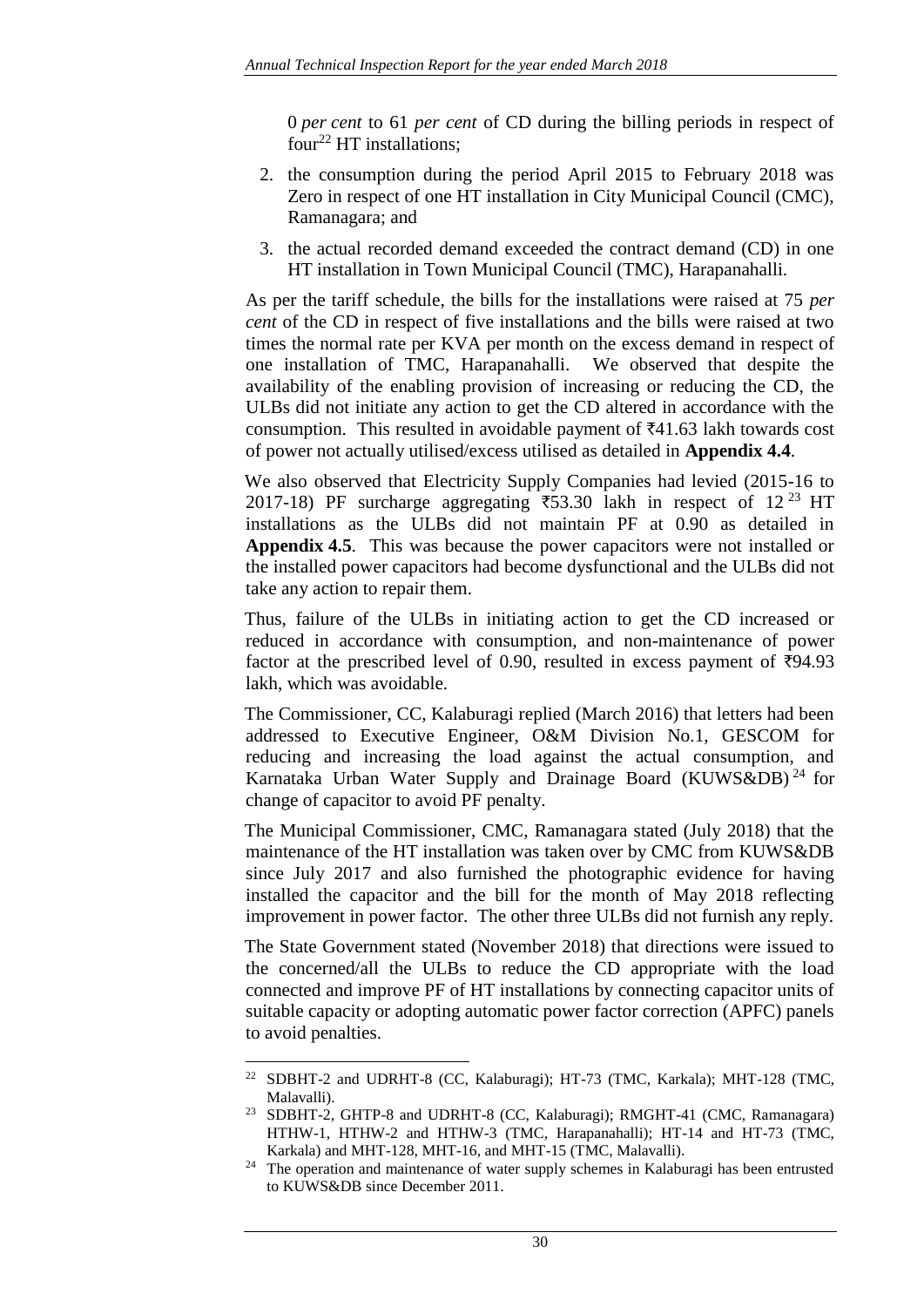## **4.5 Loss of revenue due to non-recovery of additional ground rent**

**Failure of Bruhat Bengaluru Mahanagara Palike to collect additional ground rent in six test-checked cases where the buildings were not completed within two years from the dates of issue of building licences resulted in loss of revenue of** `**36.50 lakh.**

According to Paragraph 3.8 and note thereunder of Bengaluru Mahanagara Palike Building Bye-Laws, 2003 (Bye-Laws), ground rent for stocking of building materials on public land shall be paid by the builder at prescribed rates. Ground rent is based on the total floor area of all the floors in the building that is to be constructed and is valid for a period of two years only. If the building is not completed and the occupancy certificate is not obtained within the period of two years, further rent is to be paid at half the rate per annum or part thereof till the building is completed. Further, the Commissioner, Bruhat Bengaluru Mahanagara Palike (BBMP), instructed (August 2014) that occupancy certificate in such cases should be issued only after collecting the additional ground rent.

Mention was made in Paragraph 6.7 of the Report of the Comptroller and Auditor General of India on Local Bodies for the year ended March 2014 (Report No. 2 of the year 2015) regarding loss of revenue of  $\bar{z}41$  lakh due to non-recovery of additional ground rent. The observation was discussed by the Committee on Local Bodies and Panchayat Raj Institutions and the Committee in their  $20<sup>th</sup>$  Report recommended (June 2017) that the ground rent due should be collected and action be taken against the concerned officials of BBMP who are responsible for non-recovery of ground rent.

Scrutiny of records (March 2018) in the office of the Assistant Director of Town Planning (ADTP), Mahadevapura Zone, BBMP showed that such omissions still persisted in BBMP. A test-check of seven building plans approved during the period March 2010 to March 2014 showed that ADTP, Mahadevapura Zone, had levied and collected (July 2016) additional ground rent in one case only (Smt. Rathnamma and others). In respect of the remaining six cases, the ADTP did not levy and collect additional ground rent though the period of construction in all these cases exceeded two years. This resulted in loss of revenue of `36.50 lakh as detailed in **Appendix 4.6.**

These are only illustrative cases and the possibility of more such cases cannot be ruled out. BBMP may, therefore, internally examine all such other cases to ensure that additional ground rent, wherever necessary, is recovered as per requirement and rules.

The State Government accepted the audit observation and stated (November 2018) that notices had been issued to the builders on 25.10.2018 to pay the additional ground rent and the amount would be remitted to the BBMP account by 30.11.2018. The reply was, however, silent about fixing the responsibility against the officials concerned for non-recovery of additional ground rent and was also non-committal on internal examination of similar other cases.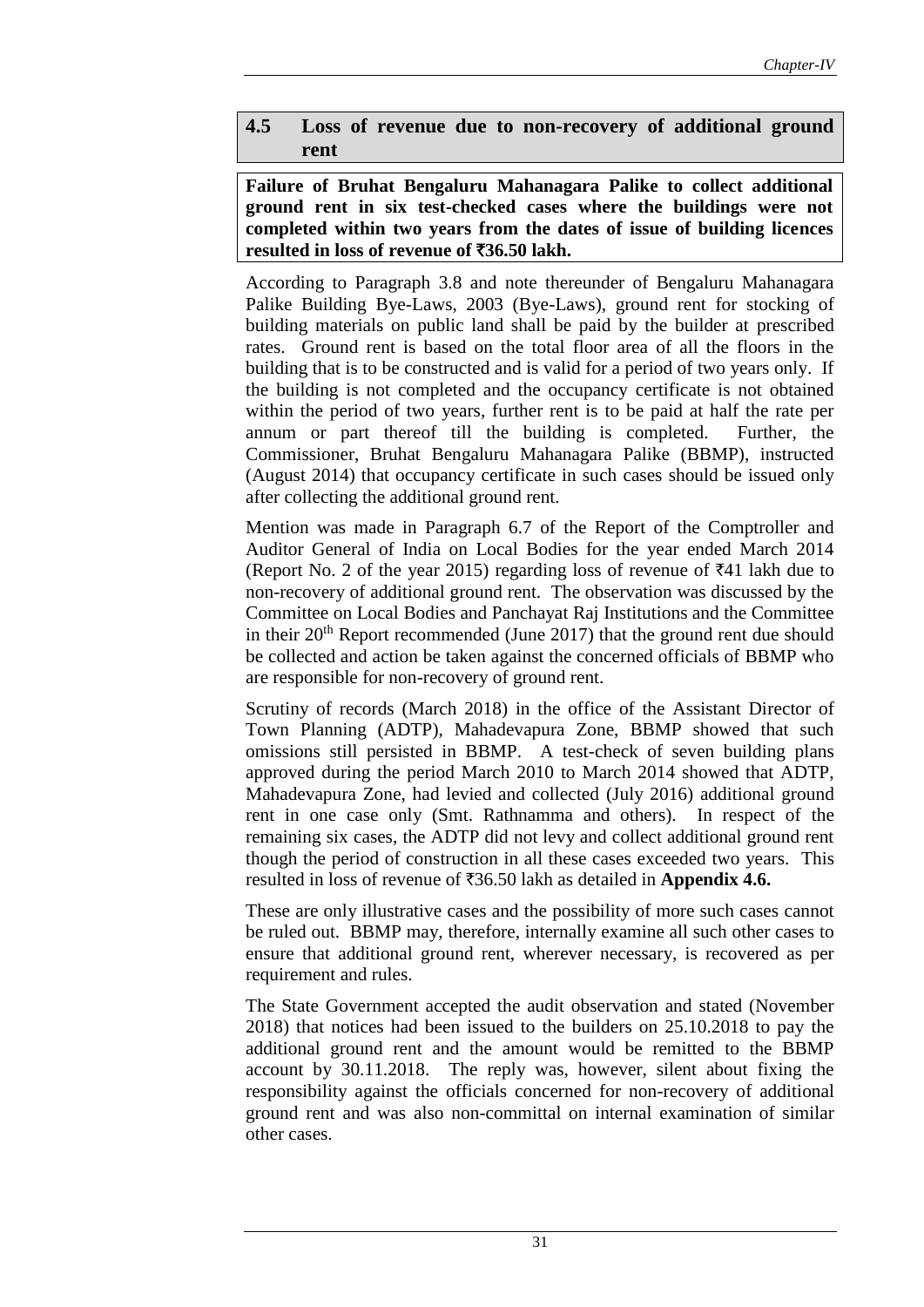## **4.6 Loss of revenue due to short collection of improvement expenses**

#### **Short collection of improvement expenses by Assistant Revenue Officer, Bruhat Bengaluru Mahanagara Palike, Anjanapura sub-division resulted in loss of revenue of** `**31.21 lakh.**

In accordance with Section 466 of the Karnataka Municipal Corporations Act, 1976, the Commissioner may, if he thinks fit and with the approval of the Standing Committee, declare the expenses on certain works to be improvement expenses and recover such expenses subject to the rules made under the Act. Section 467 of the Act stipulates that the improvement expenses shall be a charge on the premises in respect of which or for the benefit of which the same shall have been incurred and shall be recoverable in instalments from the owner or occupier of the premises, of such amounts, and at such intervals, as will suffice to discharge such expenses together with interest thereon within such period as the Commissioner may in each case determine. Further, Section 465 of the Act empowers the Commissioner to receive the payment of expenses in instalments with the approval of the Standing Committee and after obtaining an agreement from the person liable, at such intervals as will secure the payment of the whole amount due.

The Commissioner, Bruhat Bengaluru Mahanagara Palike **(**BBMP), by invoking the above cited provisions, issued (September 2012) a circular to all the concerned intimating the rates of the improvement expenses to be collected, and approved (January 2013) the collection of improvement expenses in instalments<sup>25</sup>. The Commissioner, with the approval (January 2014) of the Taxation and Finance Committee revised (July 2014) the rates of improvement expenses from  $\overline{550}$  per square metre (sqm) to  $\overline{5250}$  per sqm in respect of lands converted for non-agriculture purposes in the newly included areas under the jurisdiction of BBMP. The Revenue Officers (RO) are required to maintain a register of improvement expenses and all details of demand and collection of improvement expenses are to be compulsorily entered in the register. The RO is also responsible for issuing demand notices for collection of due amounts from the owner or the occupier of the premises at the end of each month.

Audit scrutiny (March 2018) of the records of the office of the Assistant Revenue Officer, Anjanapura sub-division (ARO) for the period 2010-11 to 2016-17 showed that improvement expenses of  $\bar{\tau}$ 14.30 crore were due from 98 property owners of two wards (Gottigere and Anjanapura) as of March 2018. Audit test-checked ten of these cases involving  $\overline{57.34}$  crore and observed that the details of issue of demand notices and other documents were not kept on record. Further scrutiny revealed that the statement of outstanding improvement expenses (from 98 property owners) furnished by ARO was not exhaustive as it did not include the case of Smt. Vijayakumari Babbar.

 $25\,$ <sup>25</sup> 1) to collect improvement charges in four instalments without levy of interest in respect of those who wish to pay improvement charges in instalments within a year; 2) to collect interest @ 1.5 *per cent* per month on the original amount if the payment is made after one year.